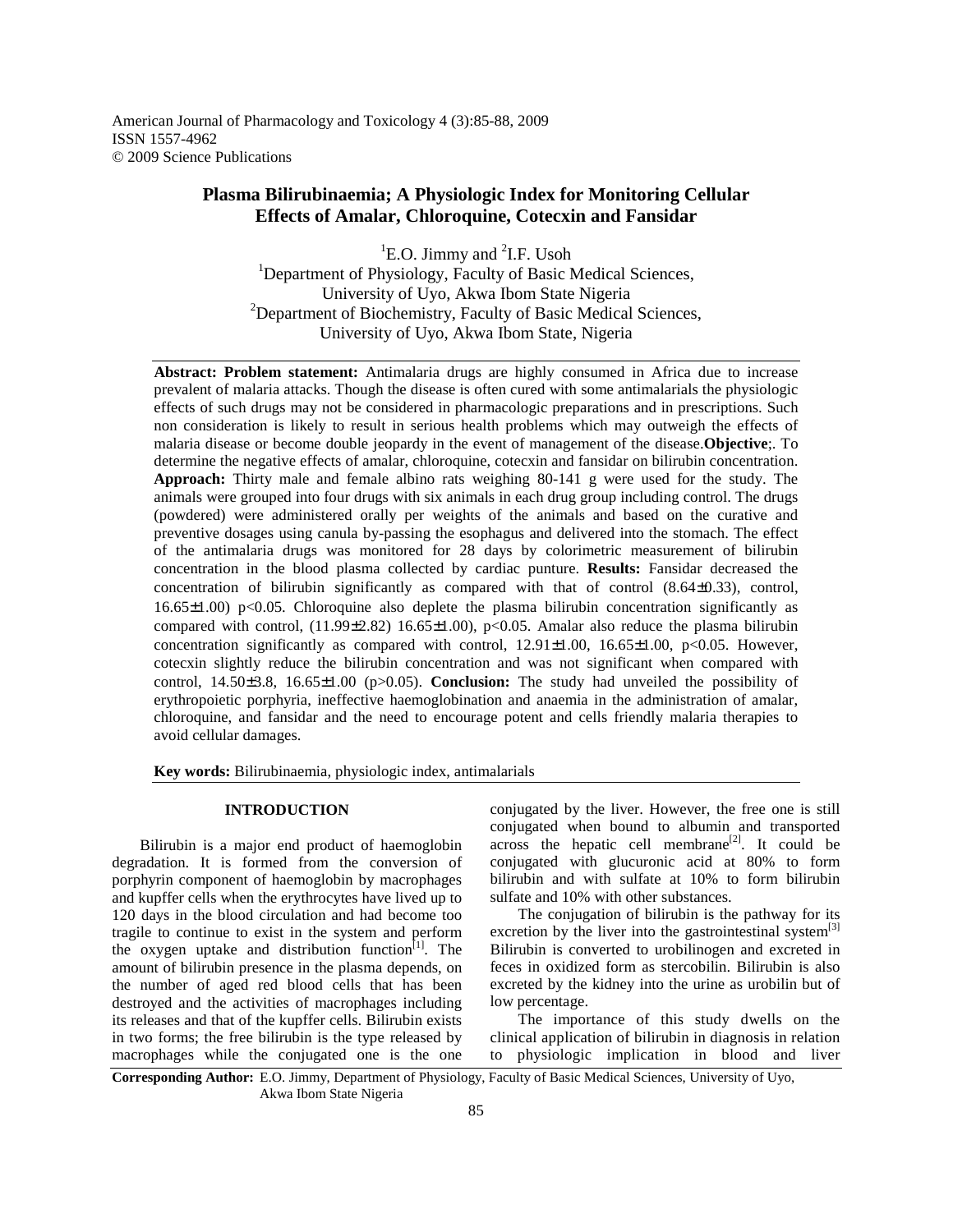functions. Excess amount of bilirubin in the body (above 0.5 mg  $dL^{-1}$ ) could lead to jaundice, a yellowish tint in the body tissue leading to skin yellowing and that of the deep tissue. This may occur in infection of the liver e.g., hepatitis B or in obstruction of the bile duct and in rhesus incompatible blood transfusion $^{[3]}$ .

 Excess bilirubin in the plasma could be the result of increase haemolysis of erythrocytes which may be associated with disorders e.g., enzyme deficiency (G6PD), unphysiologic stimulation of immune system(s), complement antibodies to the erythrocytes, splenic poling in splenomegaly e.g., malaria.

 However, bilirubinaemia is a pathologic condition where the bilirubin presence in the plasma is in trace quantity below 0.5 mg  $dL^{-1}$ . Chloroquine inhibits the total production of porphyrin. This negative metabolism affects the normal quantity of bilirubin in circulation this formed the basis of our investigation. Inhibition of porphyrin means non incorporation of this appendage of protoporphyrin moiety for the formation of haemoglobin which will eventually affects the oxygen carrying capacity of erythrocytes subsequently resulting in anaemia, hypoxia, cardiac increase output, arrest and possibility of death.

 Chloroquine was therefore compared with other antimalarials particularly the new ones, amalar, cotecxin to induce physiologic relevance in their usages. This is because of the half life of these drugs which may exert deleterious effects as weighty as those of radioactive elements as malaria is also a life disease.

There is therefore need to review routinely physiologic implications of antimalaria drugs to be able to index realistically of epidemiologic morbidity and mortality rates from malaria disease.

# **MATERIALS AND METHODS**

**Animals:** Thirty animals weighing averagely between 80-141 g were used for the study. The animals were obtained from the Faculty of Pharmacy animal house and were of good health. Pellet food and water were used in maintaining the animals. Animal right consent was not sought before the use of the animals but the animals were not tortured in the course of the study. The animals were grouped into four drugs with six animals in each drug group including control.

**Drugs administration:** Four drugs; amalar<sup>®</sup> chloroquine® cotecxin® and fansidar® were used for the study. The drugs were purchased from a registered pharmacy shop where the study was done.

Using the methods  $of<sup>{[4,5]}</sup>$ , the drugs were administered based on the weights of the animals deriving from the average weight of man; (70 kg) as standard. The drugs were also administered orally based on the curative and preventive dosages using canula by passing the esophagus and delivered into the stomach.

 The bilirubin concentration per drugs were monitored for 28 days adopting the  $WHO^{[6]}$  model for monitoring parasite clearance and antimalarials efficacy but malaria parasites were not given to animals in our study.

**Blood and plasma collection:** Blood was collected from the animals by cardiac puncture applying anaesthesia (chloroform). The blood was immediately spun at 1,200 rpm for 5 mins to collect the plasma.<sup>[7]</sup> the plasma were then used for colorimetric assay of bilirubin.

## **Colorimetric assay: Reagents:**

- Sulphalinic acid, 29 mmol  $L^{-1}$ , Hcl, 0.17N
- Sodium Nitrate; 25 mmol  $L^{-1}$
- Caffeine Nitrate; 0.26 mol  $L^{-1}$
- Tartrate, 9.93 mol  $L^{-1}$ , Sodium hydroxide; 1.9N

 In this assay total bilirubin was measured as standard plasma estimation.

#### **Cuvette concentration:**

|           | Sample blank | Sample (mL) |
|-----------|--------------|-------------|
| Reagent 1 | 0.2          | 0.2         |
| Reagent 2 |              | $0.05$ mL   |
| Reagent 3 | 1.00         | 1.00        |
| Sample    | 0.20         | 0.20        |

 The contents in the cuvettes were mixed and allowed to stand for 10 min at 20-25°C after adding, reagent 1-3 and before adding reagent 4 and the contents were further mixed and allowed to stand for 5- 30 min at 20-25°C. The absorbance of the sample which equaled the concentration was read at 578 nm wavelength in  $\mu$ mol  $L^{-1}$ .

## **RESULTS**

 The results showed that fansidar decrease the concentration of bilirubin significantly against that of control  $(8.64\pm0.33)$ , control,  $16.65\pm1.00$   $(p<0.05)$ , Table 1. Also chloroquine affect the Plasma concentration of bilirubin by decreasing it significantly; (11.99±2.82) as compared with the control;  $16.65\pm1.00$  (p<0.05).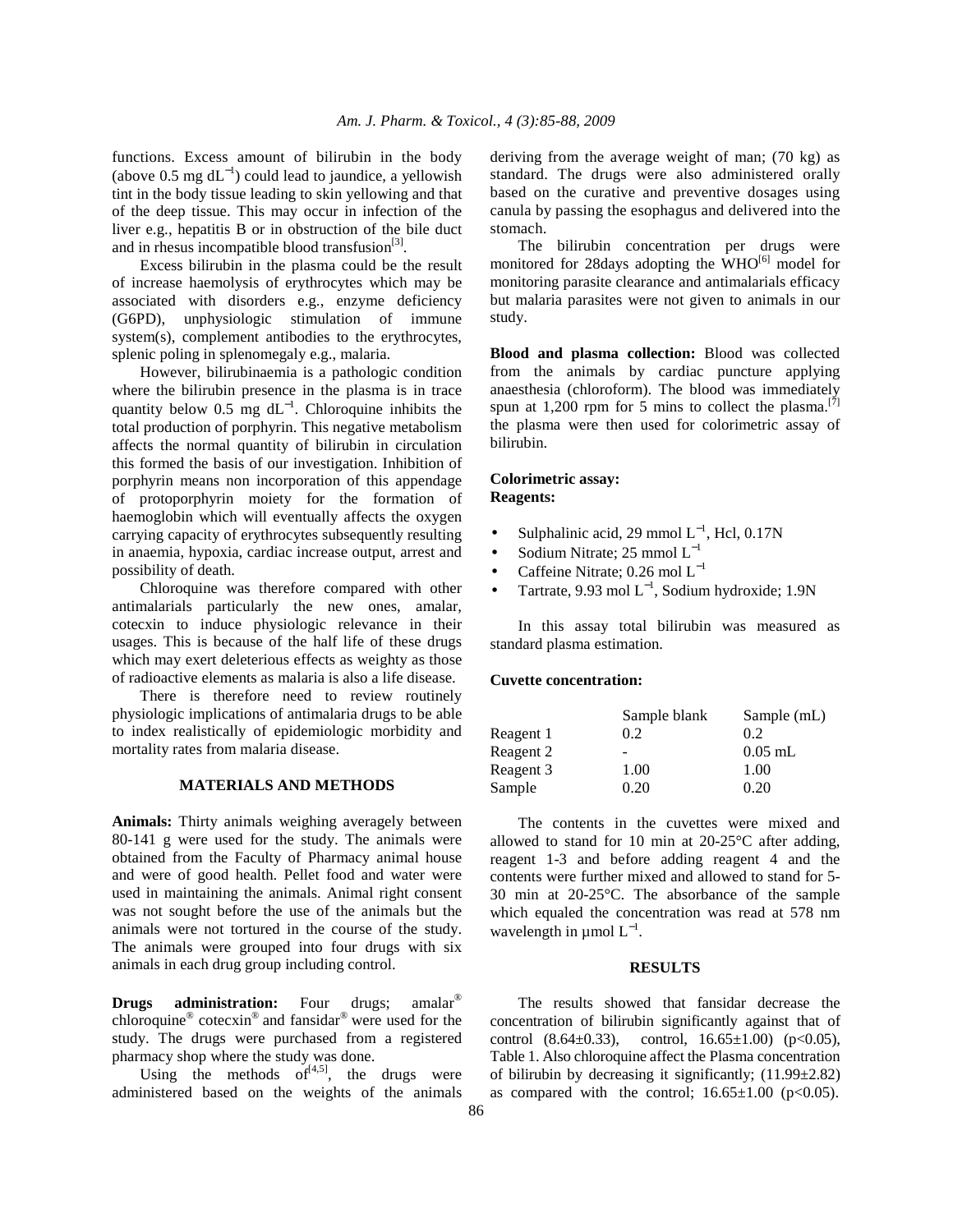| in 4 drug groups and control) |                                            |          |  |
|-------------------------------|--------------------------------------------|----------|--|
| Drugs                         | Bilirubin concentration $\mu$ mol $L^{-1}$ | p-value  |  |
| Amalar                        | $12.91 \pm 3.48$                           | p<0.05   |  |
| Chloroquine                   | $11.99 \pm 2.82$                           | p<0.05   |  |
| Cotecxin                      | $14.50 \pm 1.38$                           | p > 0.05 |  |

Fansidar 8.640±0.33 p<0.05<br>Control 16.65±1.00 p<0.05

 $Control$   $16.65 \pm 1.00$ 

Table 1: Effects of amalar, chloroquine, cotecxin and fansidar on plasma bilirubin concentration (average values in 30 animals

Amalar also has low plasma bilirubin concentration  $12.91\pm3.48$ , when compared with control  $(16.65\pm1.00)$ p<0.05. Table 1. But cotecxin slightly reduce plasma concentration of bilirubin, 14.50±1.38 and was not significant when compared with control  $(16.65\pm1.00)$ Table 1.

## **DISCUSSION**

 The assay of bilirubin have shown different cumulative effects as per the various drugs and regimen pattern; preventive and curative dosages. Fansidar as preventive drug drastically affected the bilirubin concentration in the body below the normal values more than any other drug in the study. The drug is highly consumed as alternative to cholorquine both as preventive and curative. It's consumption as curative have led to increase drug pressure as the action is slow when the malaria parasites have already been established in the blood stream. Since the parasite clearance is low at this period of administration patients usually moved for further treatment drug<sup>[8]</sup>. Despite its inefficacy due to parasite resistant strain, *Plasmodium falciparum*[9] it is still consumed as protection against malaria due to the fact that chloroquine itches and is bitter. But chloroquine is found to be safer than fansidar.

 Fansidar is reported to cause fetal malformation, skin rash, hair lost, erythema, lyell's syndrome, leucopenia and polyneutritis  $[10]$ . The leucopenia effects of fansidar is partly complimented in this study in relation to the haemopoietic system and the erythrocytes which the pigment, haemogblobin is observed to be indirectly affected in our observation. However, the effects of fansidar on bilirubin has not been established else where, hence the relevance of this study in blood physiology and pharmacologic preparations.

 The low bilirubin caused by the administration of fansidar means that fansidar has the tendency of inhibiting the incorporation of protoporphyrin which porphyrin is derived into the formation of haemoglobin molecule and such will lead to low or no haemoglobin formation in the erythrocytes. Such will lead to deserythropoiesis and anaemia in people taking fansidar

and in malaria attacks. The same applies to amalar also curative drug. This is a serious matter because protective drugs are meant to reduce the frequency of malaria disease which will also reduce the drug intake and the effects. With these observations it means there will still be increase tendency of drug effects on cells and organs with curative antimalaria and malaria prevalence. This is why it is very celebrative for the action of cotecxin that has no serious depleting effect on the Plasma bilirubin the only drug in this investigation. Perhaps with this development cotecxin may be given as preventive regimen or as combined therapy with any antimalaria drugs that is physiologic friendly. Our study has further confirmed the effects of chloroquine on porphyrin<sup>[11]</sup>; but has further highlighted the need for continuous comparative studies on different forms of antimalaria drugs to actually evaluate continuous physiologic relevance and not only pharmacologic implications as major index in deciding the safer therapy in rolling back malaria in Africa.

#### **CONCLUSION**

 The study has shown the effects of certain antimalaria drugs on bilirubin which has unveiled the physiologic implications in Pharmacologic preparations particularly the tendency of anaemia and erythropoictic porphyria. It is advisable for health seekers to avoid endangering their health. But Government, Health organizations including Non Governmental ones, health research institutes, grant awarding bodies need to pay more attention to physiologic implications of antimalarials in circulation to be able to prone down the effects of such drugs which would be of jeopardy in malaria infection.

#### **REFERENCE**

- 1. Hoffbrand, A.V. and J.E. Pettit, 1996. Essential-Haematology. Blackwell Scientific Publication, London, ISBN: 0-632-01196-3, pp: 8-17.
- 2. Guyton, A.C. and J.E. Hall, 2006. Textbook of Medical Physiology. 11th Edn., Elsevier, Saunders, Philadelphia, Pennsyvania, India, ISBN: 978-0- 7216-0240-0 2006, pp: 1152.
- 3. Oyebola, D.O., 2002. In Essential Physiology Vol. I. Nihort Press, Ibadan Nigeria, ISBN: 978- 3211-8-6, 2002, pp: 26-31.
- 4. Bertram, G., 2004. Basic and Clinical Pharmacology. 9th Edn., New York, Chicago. ISBN: 0-07-144097-6, pp: 34-73.
- 5. Robert, A., 1979. Gastric, Cyto-protective property of prostagtandins. Gastroenterology, 77: 762-769. DOI: 10.1159/000199579